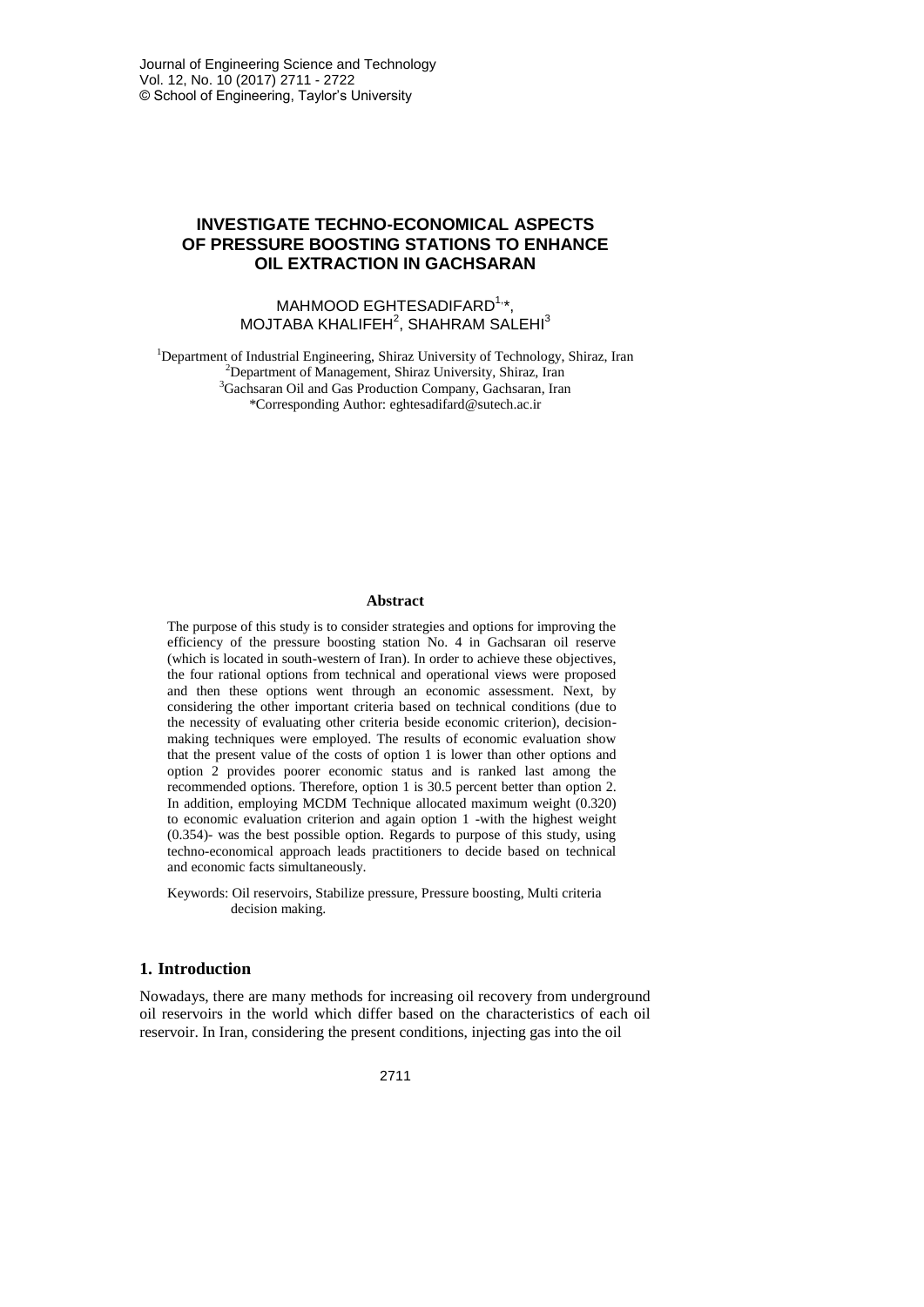| <b>Nomenclatures</b>                |                                                                                                                                                  |  |  |
|-------------------------------------|--------------------------------------------------------------------------------------------------------------------------------------------------|--|--|
| <i>Mmscfd</i><br><b>Mtbf</b><br>Rpm | Million metric standard cubic (Fig. 1), feet per day<br>Mean time between failures, hour<br>Revolutions per minute (Fig. 1), $rev/min$ , $r/min$ |  |  |
| Scfd                                | Standard cubic (Fig. 1), feet per day                                                                                                            |  |  |
| <b>Abbreviations</b>                |                                                                                                                                                  |  |  |
| AHP                                 | <b>Analytical Hierarchy Process</b>                                                                                                              |  |  |
| <b>CHP</b>                          | Combined Heat and Power                                                                                                                          |  |  |
| CS <sub>s</sub>                     | <b>Compressor Stations</b>                                                                                                                       |  |  |
| <b>DCF</b>                          | Discounted Cash Flow                                                                                                                             |  |  |
| EGT                                 | <b>Exhausted Gas Temperature</b>                                                                                                                 |  |  |
| HP                                  | High Pressure Compressor (Fig. 1)                                                                                                                |  |  |
| <b>HSE</b>                          | Health, Safety, & Environment                                                                                                                    |  |  |
| <b>IRR</b>                          | Internal Rate of Return                                                                                                                          |  |  |
| LCA.                                | Life Cycle Assessment                                                                                                                            |  |  |
| LP                                  | Low Pressure Compressor (Fig. 1)                                                                                                                 |  |  |
| <b>MCDM</b>                         | Multi criteria Decision Making                                                                                                                   |  |  |
| <b>MV</b>                           | Medium voltage switchgear                                                                                                                        |  |  |
| <b>NPV</b>                          | Net Present Value                                                                                                                                |  |  |
| <b>PBP</b>                          | Pay Back Period                                                                                                                                  |  |  |
| <b>RTO</b>                          | Real Time Optimization                                                                                                                           |  |  |
| SAGD                                | <b>Steam Assisted Gravity Drainage</b>                                                                                                           |  |  |
| TCs                                 | Turbo-Compressors                                                                                                                                |  |  |
| VFD                                 | Variable Frequency Drive                                                                                                                         |  |  |

reservoirs for oil recovery is considered suitable for the majority of reservoirs in the country.

The oil extracted from the oil fields generally contains a huge amount of light hydrocarbons which are termed associated gases. These gases can be separated from oil under room temperature and pressure conditions and if they are not separated, they can lead to multiple complications in the transfer lines and pipes, tanks, oil tankers and oil refineries. The task of separating associated gases is first carried out in multiple steps on well-based separators and utilization units and then these gases are collected in a large grid and directed into pressure boosting stations so that their pressure can be increased. In these stations, the input gases are transferred to the gas injection station after pressure boost and from there they go through another stage of pressure boosting and then the gases will be injected to the wells. These stations help stabilize the pressure of oil reservoirs by reinjection of the associated gases into the reservoirs, collecting associated gases and preventing their burn out and environmental pollution as well as the production and utilization of gaseous condensates.

In this regard, Derakhshan [1] indicates that by injecting around 2.6 trillion cubic meters of natural gas over a period of 30 years into those oil reserves in Iran that are suitable for injection, by pressure boosting the oil reservoirs we can reach a 70-billion-barrel increase in oil extraction and keep four million barrels a day continuous extraction for 50 years after the total pressure boosting of these reservoirs. Kurz et al. [2] carried out an economic investigation of a gas pressure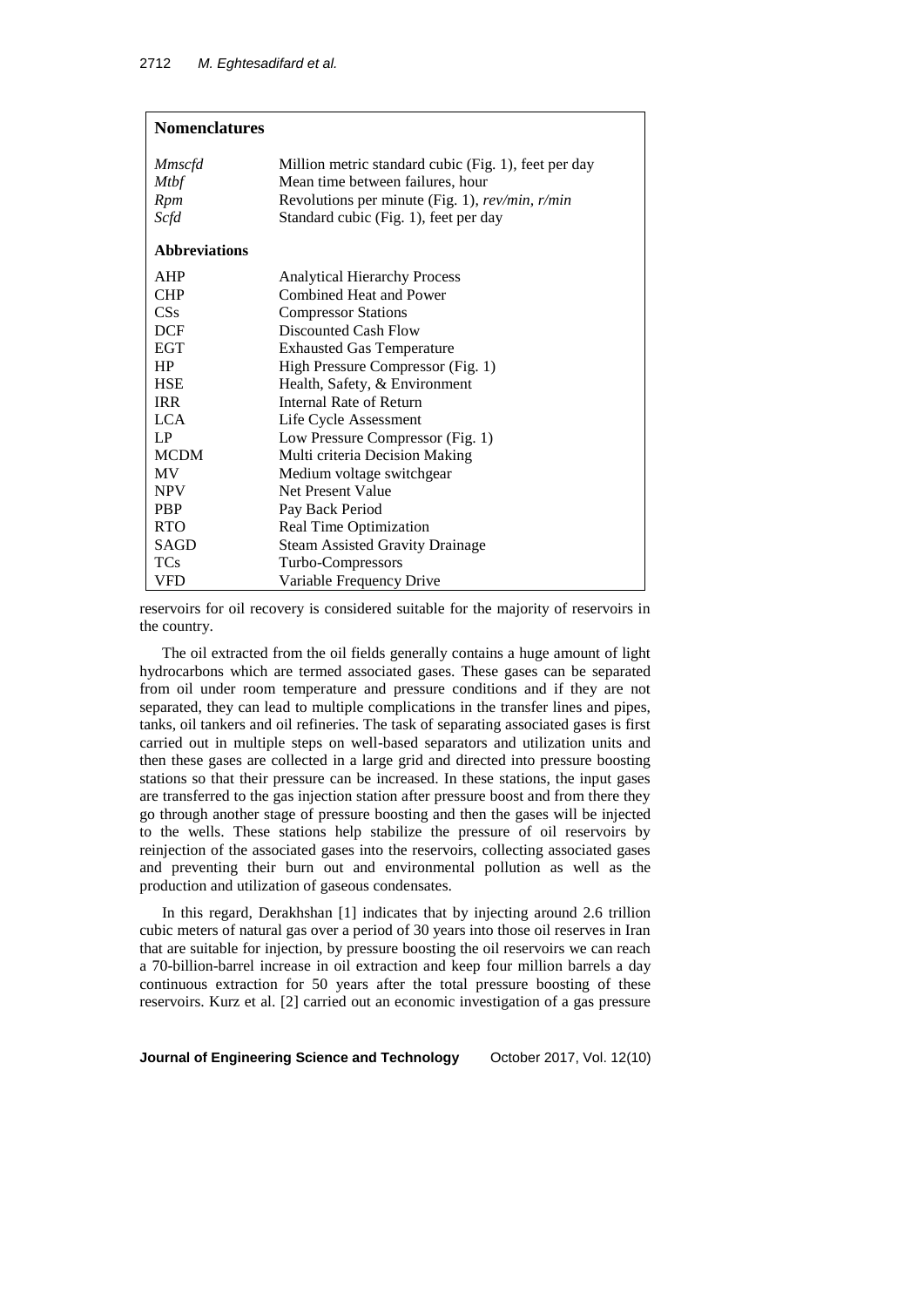boosting station in Texas, the U.S. and argued that the economic success of a gas compressing operation was significantly influences by the utilization of the gas compressor as well as important criteria such as operational cost and greenhouse emissions, which are considered in an economic evaluation of such projects. However, Ohanian and Kurz [3] showed that a sequence of a series of identical compressor sets can provide a better outcome compared to the parallel installation. It is worth mentioning that in this regard, operational flexibility is very important since demand varied under different conditions. Furthermore, the power of the gas turbine depends on the common conditions [4]. Moreover, Santos [5] identified a wide range of operational conditions that should be covered by the compressor station.

Kurz et al. [6] carried out an economic assessment study using NPV for high pressure gas transfer lines and considered the conditions of the compressors and the driver selection and its impacts on the higher pressure on the compressors. Gipson et al. [7] investigated a gas turbine CHP system and three economic cases were considered and applied to a case study and the most economical situation was determined. Xenos et al. [8] presented a method for optimizing the operation of compressors in parallel in process industries. The paper demonstrates the application of the RTO to a network of parallel industrial multi-stage centrifugal compressors. Moreover, Kashani et al. [9] presented a thermodynamic modelling of natural gas through the main elements of the network i.e. pipelines and compressor stations (CSs) to find optimum operating condition of natural gas network. For this purpose, a multi-objective approach was performed and optimized several decision variables. In this regard, Xenos et al. [10] present a framework which integrates maintenance and optimal operation of multiple compressors. Kurz et al. [11] argued the impact of the type and arrangement of turbo machinery equipment used in compressor stations. In addition, Gibson et al. [12] presented a method to compare the economic feasibility of fuel cell-based CHP systems with more alternative prime movers (micro turbine and gas turbine).

Kostowski et al. [13] have been analysed three alternative improvement strategies in aspect of energy and exergy performance as well as their economic feasibility. Gibson et al. [14] examined three economic cases to ensure a comprehensive analysis was conducted. Martín-Aragón [15] developed a method to determine the economic cost of gas turbine compressor fouling and applied this method to a real gas turbine. Giacchetta et al. [16] present an economicenvironmental model for SAGD technology optimization (as an extraction technique of oil from oil sands reservoir) and carry out DCF analysis and LCA by considering NPV, IRR and PBP. Jiehui et al. [17] present a systematic review and examination of the technical and economic evaluation techniques for the development of shale gas to provide an overview of their current status. Jiehui et al. [18] develop a comprehensive DCF model and incorporate in to a technical and economic evaluation to explore the profitability of shale gas development.

The majority of oil fields located in the dry regions of Iran are in the second half of their life cycles and their pressure has significantly decreased. Therefore, necessary investments should be set aside for raising the pressure of these reservoirs immediately so that their recovery can be maximized. Injecting gas into oil reservoirs is the main link for oil and gas policies. This study tries to use a composite approach based on operational and financial assessment techniques and also decision-making analyses to identify suitable strategies for adjustment and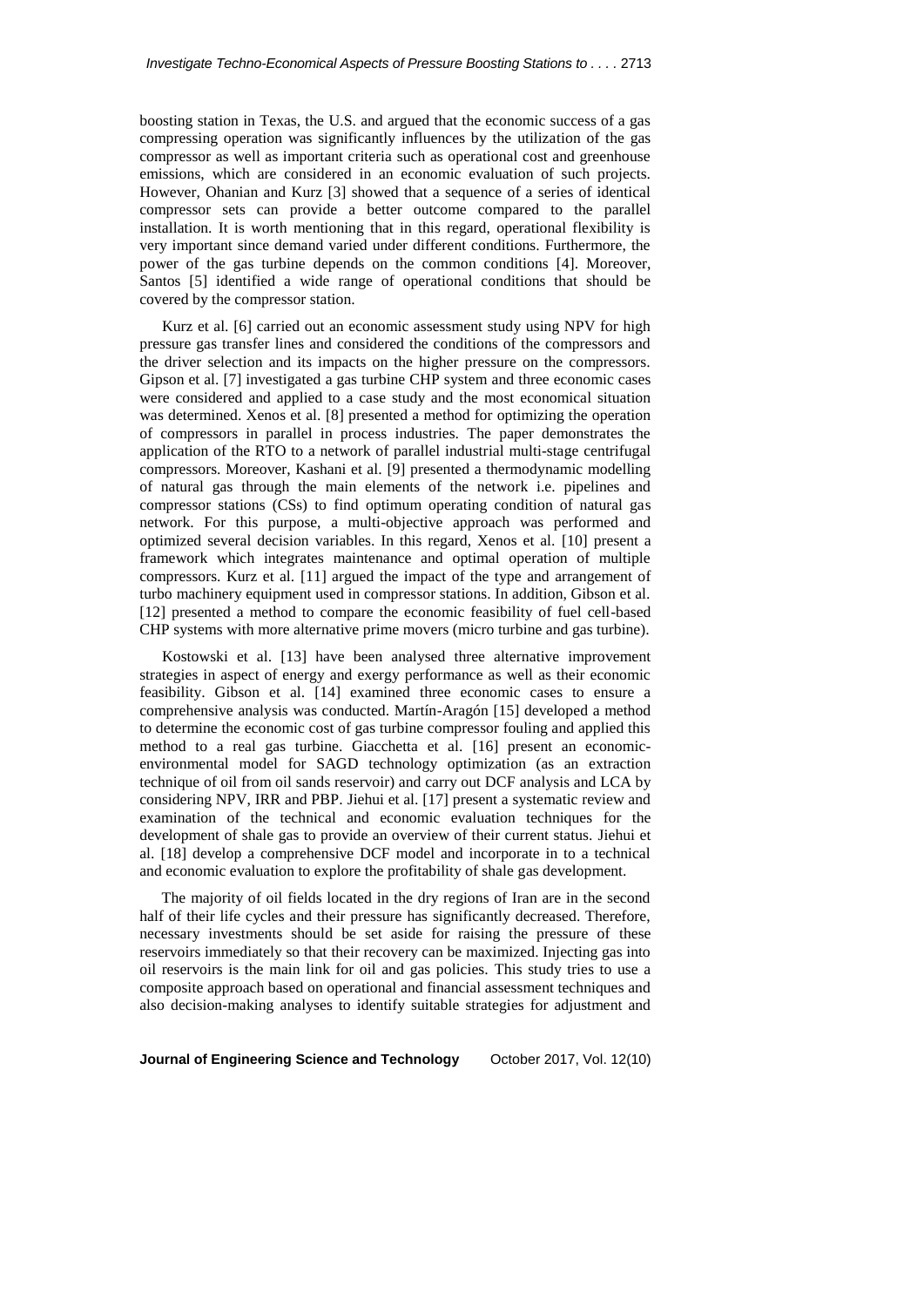improvement of the compressors and turbines in mentioned station. Hence, considering the analyses carried out and the close examination of the equipment, four rational strategies and options including (a) adjusting the equipment for the compression operation, (b) increasing the efficiency of the compressor and replacing the current gas turbine with an electrical engine, (c) increasing the efficiency of the compressor and replacing the current gas turbine with a gas engine, and (d) increasing the efficiency of the compressor and replacing the current gas turbine with a new gas turbine are proposed and analysed. Moreover, in order to accomplish this, the technical criteria for efficiency and effectiveness of these stations are identified and based on these criteria, the proposed options will be evaluated and ranked benchmarked using a MCDM process.

Therefore, by regarding the recent literature, the novelty and importance of this study is demonstrated in several aspects: Being considered the scope of study in recent literature, the practicality of the subject in increasing the oil reservoirs recovery, employing techno-economical approach simultaneously, using a composite approach based on financial and decision-making techniques.

#### **2. Experimental Section**

One of these important stations is station NO.4 in Gachsaran. In this oil field, the separated gas enters pressure boosting and injection stations and this process is carried out in three stages by the Turbo Compressors (TCs). Generally, compressors are designed under certain conditions and often the design conditions are not the same as the operational conditions. During the compression stages multiple variables including pressure, temperature, volume and the combinations of gases affect the efficiency, performance, life cycle, productivity and effectiveness of compressors. Considering the fact that the preliminary studies and the design process for this pressure boosting station were carried out years ago, many variations have happened regarding the above-mentioned variables. These variations along with long down times due to failure, have led to a decrease in the efficiency and performance of the compressors and these have increased the maintenance costs, which has led to an increased gas-burning volume.

In station No. 4 of Gachsaran, two density arrays; namely C-403 and C-405, have been placed parallel to each other and each row consists of a gas turbine as well as a pressure boosting compressor. The availability of them based on the accessible documents (information forms related to the causes of downtime and functioning times of these devices during the time period between 2009 and 2012) for the C-403 turbo compressor is 88.3% and for the C-405, it is 65.1%. These values indicate that by considering 15% time frame for the predicted maintenance tasks, in the most optimistic scenario, the C-403 and the C-405 will be unavailable in 26.7% and 49.9% of the time in a year, respectively. Hence, ignoring the necessary adjustments will lead to a huge gas burn out cost over the following years.

According to the results of a survey conducted by Engineering and Exploitation Department of Gachsaran Oil and Gas Production Company, analysis of the operational status of the compressors (A and B) and calculation of the extent of power consumption and also the efficiency of the compression stages showed that in first stage of compression, the polytrophic efficiency of compressor A -under the best possible conditions- reached 73%, in second stage,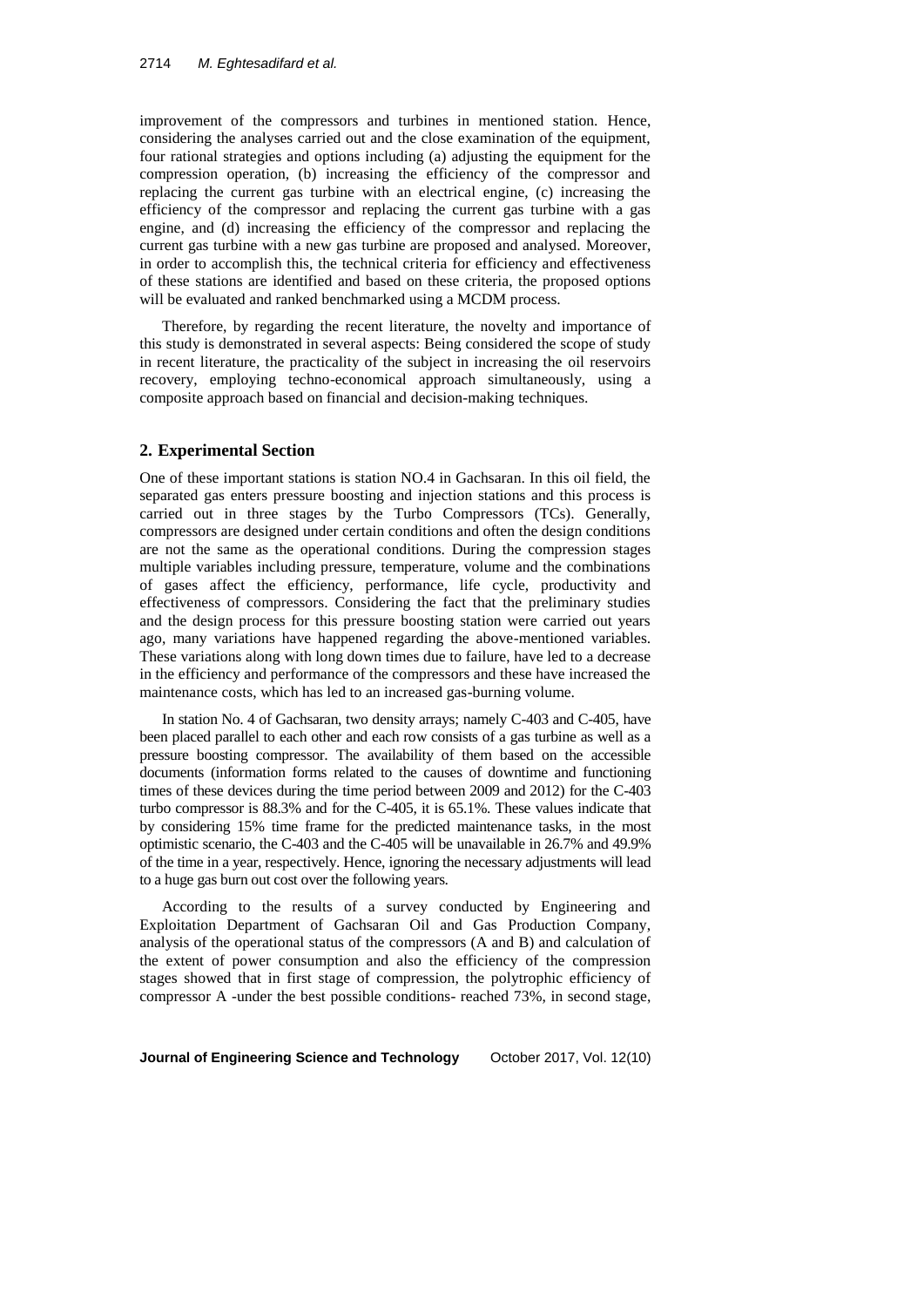this value reached 75.5% in compressor B and the value of this compressor in third stage of compression reached 75% (as shown in Fig. 1). In order to analyse the data obtained from testing the performance of the gas turbine, it is necessary to calculate the generated power as well as the performance efficiency of the generator and the turbine.



**(a) Operational curve of LP compressor A (First stage of compression)**



**(b) Operational curve of HP1 compressor B (Second stage of compression)**



**(c) Operational curve of HP2 compressor B (Third stage of compression)**

**Fig. 1. Operational curve of compressor**s.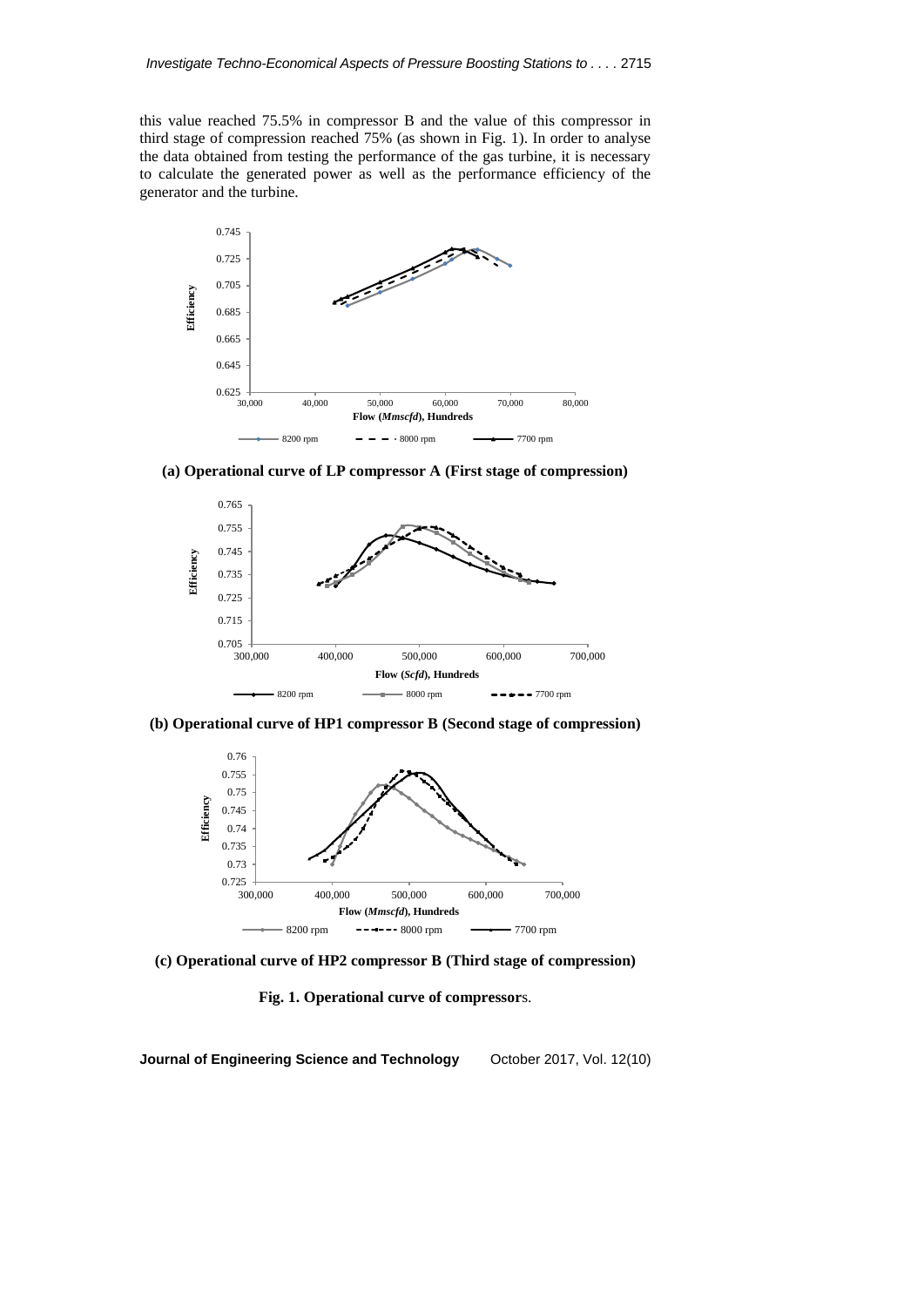Considering the fact that the three compression stages in the two different compressors on the same axis are connected to the outlet axis of the power turbine through a gear box and these three stages have different power consumption and efficiency, the data obtained from testing the performance of the compressor and the gas turbine show that the efficiency of the gas turbine in 8200 Rpm reaches the maximum of 24.7%. Accordingly, the average efficiency of the gas turbine set is approximately 22.5%. Hence, the low efficiency of the equipment not only leads to a high cost, but also it decreases the feasibility of the facilities and leads to environmental pollution. By considering the importance of the smooth operation of mentioned station as well as the close examinations carried out on this station, it was found that the efficiency and productivity of the machinery and equipment in this station were far from the optimal level, the maintenance and repair costs were very high and the gas burn out cost due to multiple interruptions was very significant.

#### **3. Technical and Economical Investigation and MCDM**

The analysis and its results show that considering the average availability of the equipment in the compression arrays of this station (C-403= 88.3% and C-405= 65.1%) as well as the efficiency of the compression arrays in that station, the comprehensive repair of the compressors and the gas turbines or their replacement is required. Hence, the following options are investigated based on technical and operational conditions as well as economic and financial feasibility.

## **3.1. Option 1 (O1): adjusting the equipment for the compression operation**

In this option, the comprehensive repair of the current gas compressors as well as the repairing of the current gas turbines (upgrading from model 1533 to model 1534 to provide the necessary power for carrying out the compression operation based on a 20-year required capacity) in the compression arrays of the station are considered. The comprehensive repair of the gas compressors is carried out by repairing the compressors and replacing the rotors of the gas compressors. Also, the repair process of the gas turbines is carried out through the comprehensive repair of the gas generator along with the secondary systems, the comprehensive repair of the power turbine by replacing the fixed and movable blades as well as the comprehensive repair of the gear boxes used. The time frame required for these repairs is estimated to be about two months and during this time frame, the station will be completely offline and the entire inlet gas will be directed toward the torch.

Considering the required operational conditions for creating the production capacity over the next twenty years, in case of using this option, the temperature of the output gas from the compression stages under the new conditions will be lower than the acceptable maximum temperature. It is worth mentioning that another advantage of this option is that without any special adjustments and only by using the current equipment after the comprehensive repairs, the gas compression operations can be carried out in the shortest time possible. However, a disadvantage of this method is that both compression arrays are used and in case one of them becomes out of service, the gas must be directed to the torch.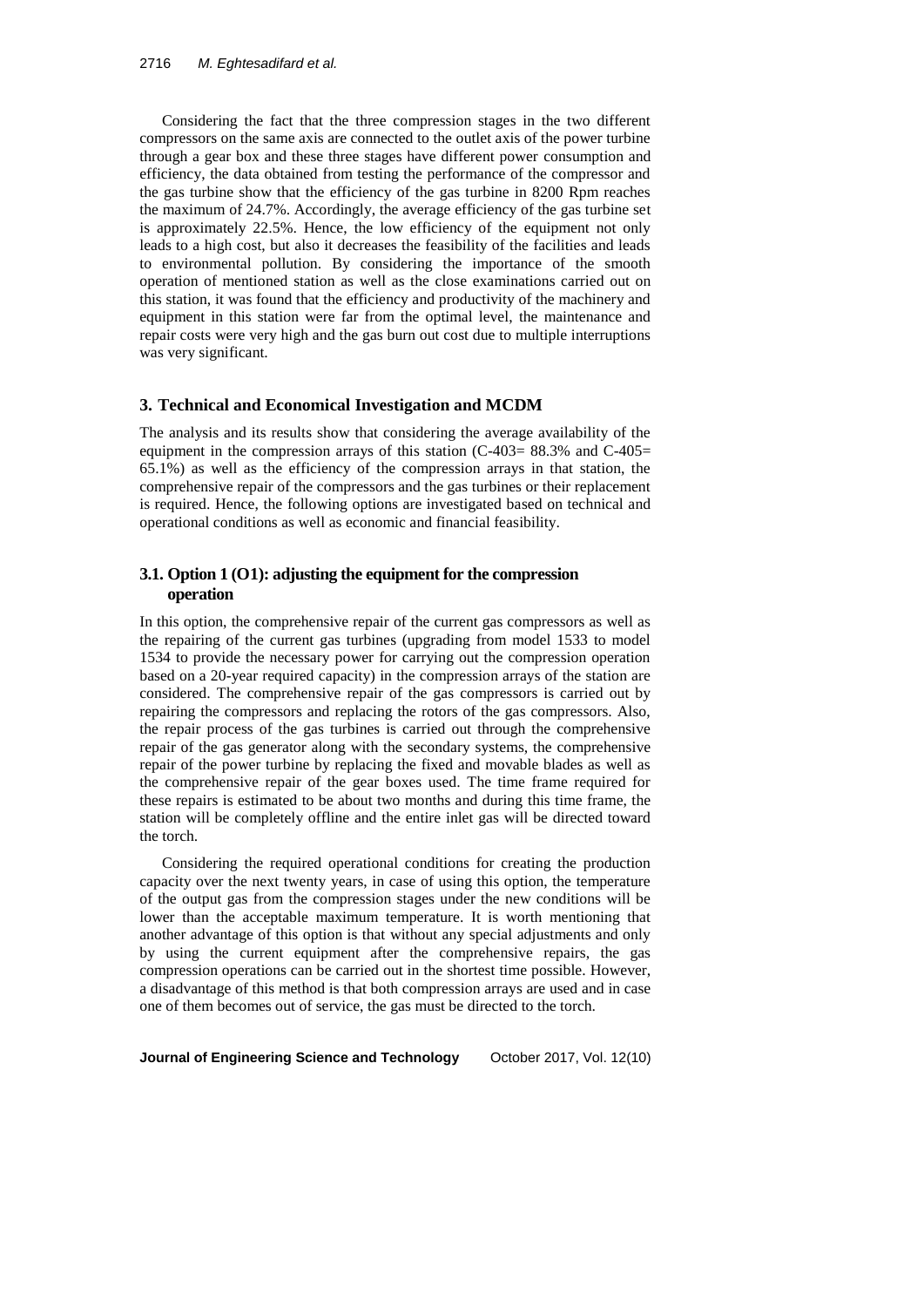Based on the data obtained from this station, the fix costs related to the adjustments include the costs for the comprehensive repair of the compressors, changing the arrangement of the compressors, replacing the rotor, the comprehensive repair of the gas generator along with the secondary systems (besides upgrading to model 1534), the comprehensive repair of the power turbine with replacing the fixed and movable blades, the comprehensive repair of the gear box, replacing the air filtration system of the gas turbines and the recurring costs of gas burn out. It should be noted that the recurring costs also include the gas burn out and the consumption of gas fuel after the maintenance process. Table 1 presents the discounted costs and the present value.

## **3.2. Option 2 (O2): increasing the compressor efficiency and replacing the current gas turbine with an electrical engine**

In this option, two operations of adjusting the gas compressors (similar to option one) and replacing the current gas turbine system with an electrical engine are carried out simultaneously. The current model 1533 gas turbine system in this station is completely removes and replaced by an electrical engine with the same capacity. Under such conditions, it is required that the current gear box in the compression arrays be removed and replaced with new gears. In order to realize this, two electrical engines with the output capacity of 10 MW, establishing a high voltage power line to the station with the inlet power of 20 MW, a VFD system for changing the rotation of the compressor as well as MV switchgear and gear box should be utilized. The time frame for these adjustments is estimated to be about five months and during this time frame, the station will be completely offline and the inlet gas to the station will be directed towards the torch.

The advantage of this method is that by implementing these adjustments, the gas compression operation based on the production capacity over the next twenty years can be pressure boosted using the two compression arrays in this station. Moreover, using an electrical engine will prevent complications leading to interruptions in compression process due to failure or the need for a gas turbine component and this option will as well relax the compression performance range (not expandable due to the limitations of the turbine's EGT) and the compressor will be able to continue the compression operation in higher rotations under certain conditions where the gas is lighter or its flow rate increases. However, it should be noted that the disadvantage of this method compared to the first option is the high cost of the adjustment operations on the equipment as well as the greater time frame required. In this option, the fixed costs include implementing the comprehensive repairs on the gas compressors, changing the arrangement of the compressors, the replacement of the rotor, buying and installing the electrical engines (each with a 10 MW capacity along with the related gear boxes), the cost of power lines for the station with the input capacity of 20 MW, the VFD system for allowing the rotation alteration of the compressor, the cost of the MV switchgear as well as the fixed costs of gas burn out. It should be noted that the recurring costs include the cost of gas burn out and the gas fuel consumption after implementing the adjustments. Table 1 presents the discounted costs and the present value.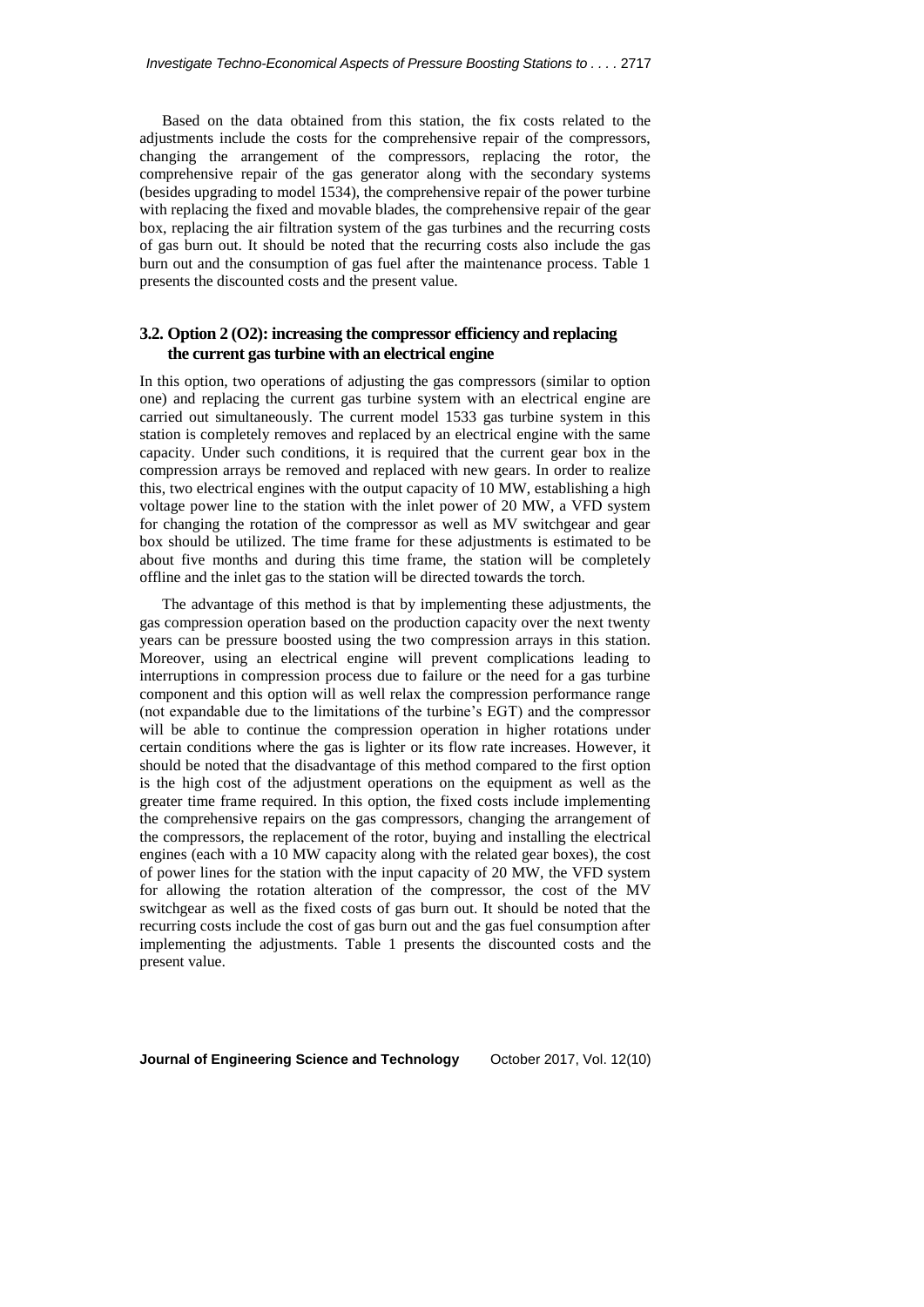### **3.3. Option 3 (O3): increasing the efficiency of the compressor and replacing the current gas turbine with a gas engine**

This option acts the same as the two previous options regarding the process of increasing the efficiency of the compressors; however, the current gas turbines in the compression arrays will be removed and replaces with gas engines. Moreover, the current gear box used in the compression arrays will be replaced by new gear boxes. The time frame required for implementing the adjustments in this method is around five months. The additional advantage of this method over the second option is that due to using a gas engine, the complications related to establish the power line is not present in this method. Meanwhile, besides the operational costs of the adjustments and foundation improvement, it should be noted that using a gas engine considering the higher maintenance costs as well as the higher probability of failure and interruption presents more operational complications compared to using electrical engines or a gas turbine. In this option, the fixed costs include the costs of comprehensive repairs of the gas compressors, changing the arrangement of the compressors, replacing the rotor, buying and installing the gas engines (each with a capacity of 10 MW along with the related gear boxes) as well as the fixed costs of gas burn out. It should be noted that the recurring costs include the gas burn out costs and the gas fuel consumption after the implementation of adjustment operations. Table 1 presents the discounted costs as well as the present value.

## **3.4. Option 4 (O4): increasing the efficiency of the compressor and replacing the current gas turbine with a new gas turbine**

In this method besides the comprehensive repairs of the gas compressors and replacing the rotor of the compressors, the current gas turbines will be removed from the compression arrays and replaced with new gas turbines. Under such conditions, it is required that the current gear box used in the compression arrays will be removed and replaced with new gear boxes. The time frame for the adjustments in this method is estimated to be around five months. The advantages of this method are similar to the option three; however, the disadvantages are solely limited to the high adjustment costs and foundation improvement costs. In this option, the fixed costs include the costs of carrying out the comprehensive repairs of the gas compressors, changing the arrangement of the compressors, replacing the rotor, buying and installing the gas turbines (each with a 10 MW capacity along with the related gear boxes) and fixed costs of gas burn out. It should be noted that the recurring costs include the costs of gas burn out as well as the cost of gas fuel consumption after the adjustment operations. Table 1 presents the discounted costs as well as the present value.

| No. of<br>option(s) | <b>Fixed</b><br>costs | Maintenance & repair<br>costs of 20 years | Gas burn costs in<br>adjustment period |
|---------------------|-----------------------|-------------------------------------------|----------------------------------------|
|                     | 13,180,000            | 47,500,000                                | 7,200,000                              |
| 2                   | 20,300,000            | 47,500,000                                | 19,200,000                             |
| 3                   | 16,600,000            | 60,440,000                                | 18,700,000                             |
| 4                   | 49,114,000            | 43,900,000                                | 19,200,000                             |

| Table 1. Economical consideration of options (Values in dollar). |  |  |
|------------------------------------------------------------------|--|--|
|                                                                  |  |  |

*Continue of Table 1.*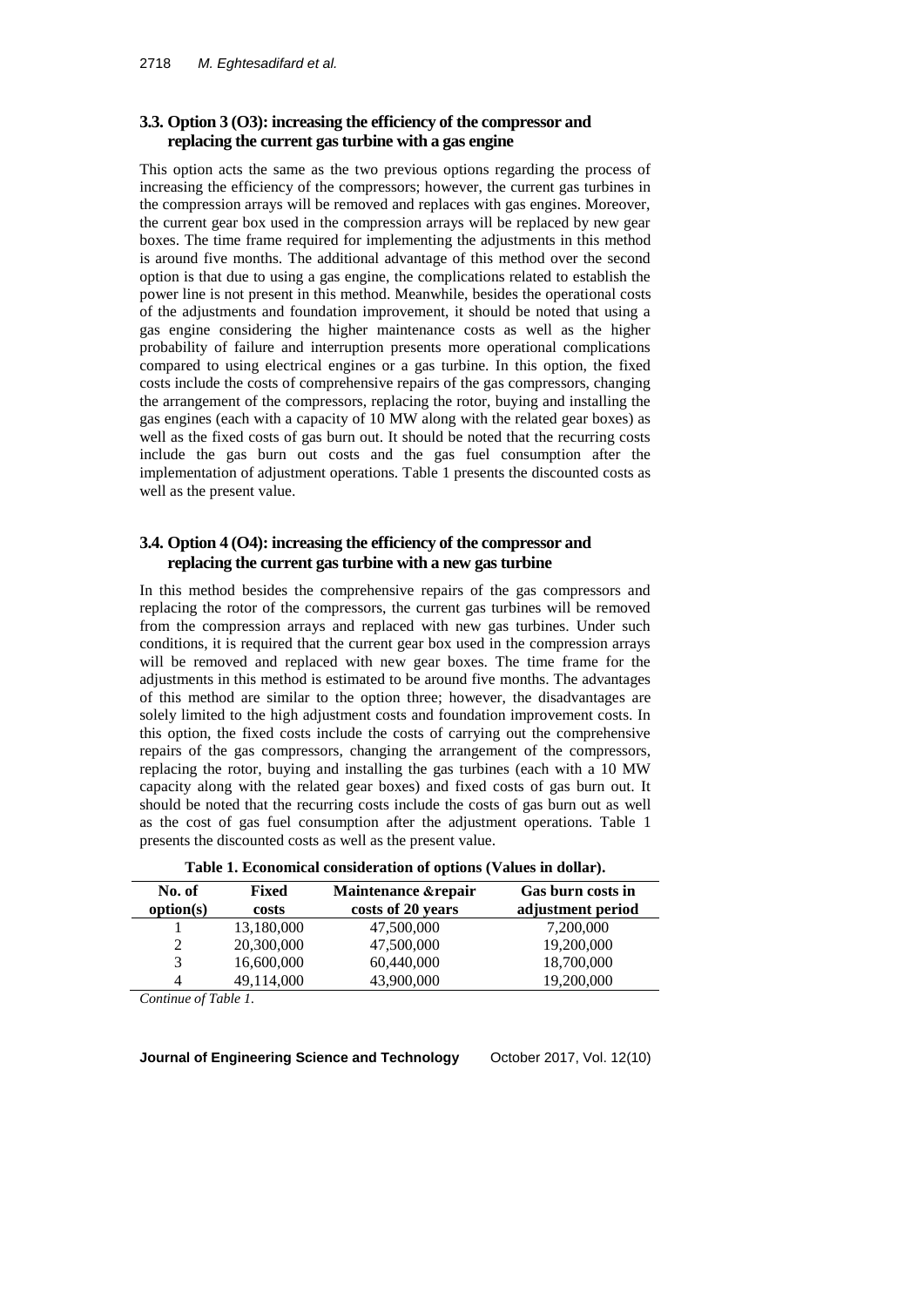| <b>Gas burn</b><br>costs of 20<br>vears | <b>Consumption</b><br>costs of gas fuel<br>in 20 years | <b>Power</b><br>costs of 20<br>years | <b>Present</b><br>value | <b>Priority</b> |
|-----------------------------------------|--------------------------------------------------------|--------------------------------------|-------------------------|-----------------|
| 174,800,000                             | 51,480,000                                             | .                                    | 294,160,000             |                 |
| 181,700,000                             | .                                                      | 180,500,000                          | 423,100,000             | 4               |
| 177,600,000                             | 49,800,000                                             | .                                    | 323,140,000             |                 |
| 180,800,000                             | 51,486,000                                             | $\cdot$                              | 344,500,000             |                 |

Therefore, considering the present values calculated for the proposed options, the comparison of the economic implications of the proposed options is presented in Table 1 which indicates that option 1 is the most cost-effective choice.

#### **3.5.Comparison of proposed options based on MCDM**

Since besides the economic and financial criteria, other technical and operational indicators (e.g., Kurz et al., [2]) are also important in this regard. Accordingly, the related criteria were analysed with the help of HSE, engineering and the production departments and six criterions include Avoidance of Environmental Pollution (C1), the Ease of Maintenance and Repair (C2), Covering Safety Standards (C3), *Mtbf* indicator (C4), Returns of the Operations (C5) and Economic Evaluation (C6) were considered in the form of an MCDM problem that analysed using the AHP technique. Therefore, the hierarchical model of the study is as presented in Fig. 2.



**Fig. 2. Hierarchical evaluation model.**

Based on the analyses carried out and the opinions extracted from the above-mentioned departments as well as the AHP calculations, the obtained weights using the Expert Choice software application for the selected criteria and options are presented in Tables 2 and 3 by considering an inconsistency rate of less than 0.1.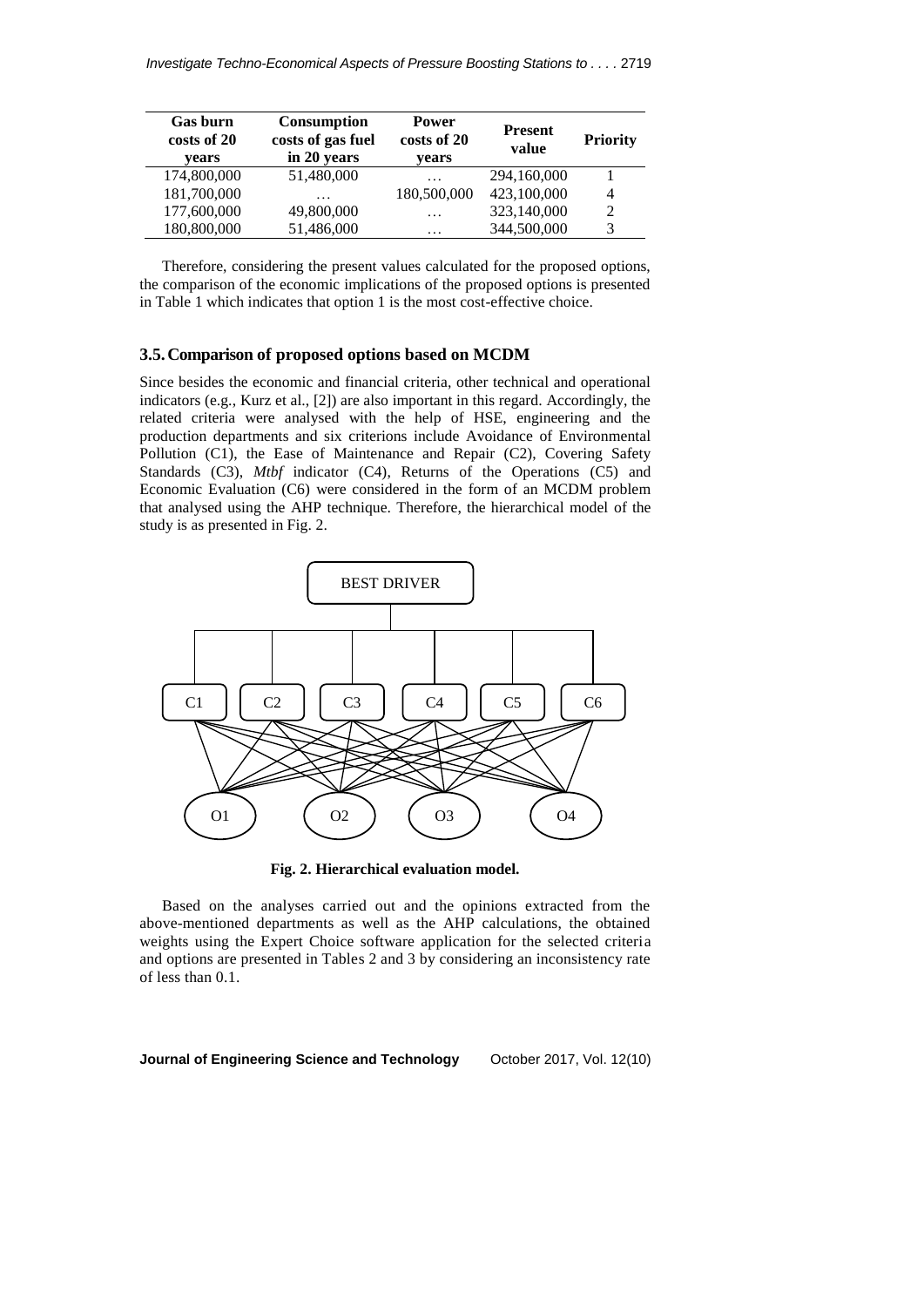| <b>Criteria</b>        | <b>Economic evaluation</b> | <b>Returns of the</b><br>operation | <b>Mtbf</b><br>indicator |  |  |
|------------------------|----------------------------|------------------------------------|--------------------------|--|--|
| Final weight           | 0.320                      | 0.248                              | 0.197                    |  |  |
| Rank                   |                            |                                    |                          |  |  |
| Continue of Table 2.   |                            |                                    |                          |  |  |
| <b>Covering safety</b> | <b>Ease of maintenance</b> |                                    | Avoidance of             |  |  |
| standards              | and repair                 |                                    | environmental pollution  |  |  |
| 0.106                  | 0.045                      |                                    | 0.084                    |  |  |
|                        | ი                          |                                    |                          |  |  |

**Table 2. Weights of selected criteria.**

**Table 3. Weights of selected criteria and options.**

| <b>Options</b>      |       |       |       |       |
|---------------------|-------|-------|-------|-------|
| <b>Final weight</b> | 35.4% | 18.5% | 12.3% | 33.8% |
| Rank                |       |       |       |       |

The obtained results show a significant difference from the Economic Evaluation (before considering the mentioned criteria). While the comprehensive adjustments of the current system (option 1) is chosen as the best possible option in both cases, option 4, which had a poorer economical stance compared to option 3, indicated a better stance in the AHP technique. Moreover, option 2, which was ranked last regarding economic concerns, indicated a better ranking compared to option 3 using the AHP technique.

#### **4.Conclusions**

Considering the importance of stabilizing the pressure of the reservoirs, collecting the associated gases, preventing them from burning out and preserving the right of the next generations for using hydrocarbon resources, injecting high pressure gas into the oil reservoirs is of utmost importance. Regards to the objectives and methodology of the study, the results indicate that by solely considering the results of the economic evaluations of the options, the present value of the costs of option 1 is lower than other options and it is completely cost-effective and compared to other options, option 2 provides poorer economic status and is ranked last among the recommended options. Therefore, by considering the above-mentioned information, option 1 is better than all the other options due to lower present value, shorter time frame and lower initial investment cost and this option is followed by options 3 and 4.

Next, by considering the other important criteria based on technical conditions (due to the necessity of evaluating other criteria beside economic criterion), decision-making techniques were employed. Hence, the results show indicate that option 1 is identified as the best possible option and option 4, despite the fact that it is ranked lower compared to option 3 in the economic evaluations, ranked number two in this analysis. Moreover, option 2, which presented the lowest economic desirability, ranked better in compared to option 3. Furthermore, the economic evaluation criterion with a weight of 32% had the highest weight, while the criterion of ease of maintenance and repair with the weight of 4.5 % had the lowest weight.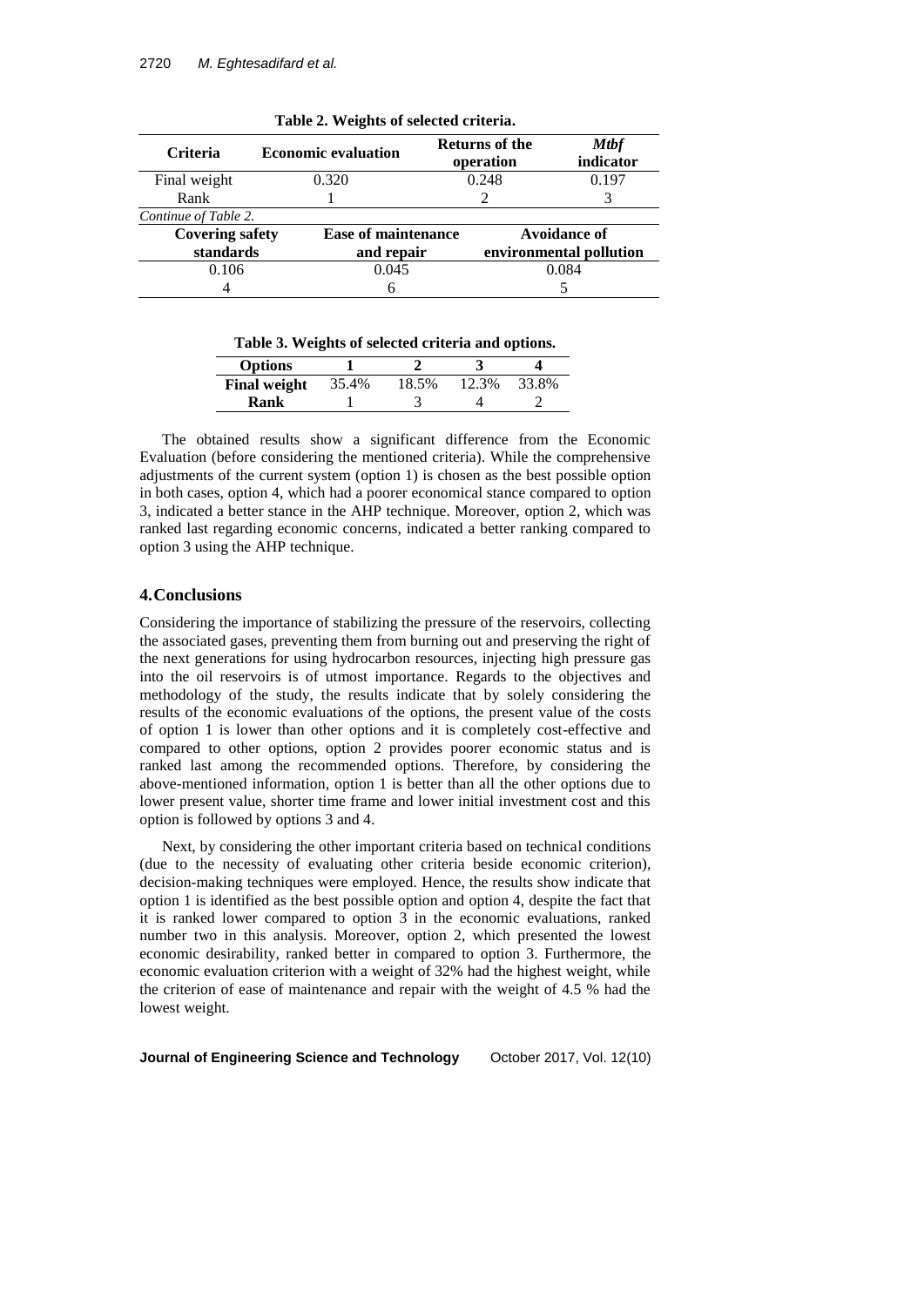### **References**

- 1. Derakhshan, M. (2011). Strategic considerations in policy formulations in Iranian oil and gas upstream sectors. *Special Section on Economic Studies*, 19(57), 109-131.
- 2. Kurz, R.; Lubomirsky, M.; and Brun, K. (2012). Gas compressor station economic optimization. *International Journal of Rotating Machinery*, 2012(715017), 1-9.
- 3. Ohanian, [S.;](http://proceedings.asmedigitalcollection.asme.org/solr/searchresults.aspx?author=Sebouh+Ohanian&q=Sebouh+Ohanian) and Kurz, R. (2002). Series of parallel arrangement in a two-unit compressor station. *Journal of Engineering for Gas Turbines and Power*, 124(4), 936-941.
- 4. Lotton, J.H.; and Lubomirsky, M. (2004). *Gas Turbine Driver Sizing and Related Considerations*. Slovakia: Bratislava Publishers.
- 5. Santos, S.P. (1997). Transient analysis- a must in gas pipeline design. *Proceedings of the Pipeline Simulation Interest Group Conference.* Arizona, USA.
- 6. Kurz, R.; Ohanian, [S.](http://proceedings.asmedigitalcollection.asme.org/solr/searchresults.aspx?author=Sebouh+Ohanian&q=Sebouh+Ohanian); and Brun, [K.](http://proceedings.asmedigitalcollection.asme.org/solr/searchresults.aspx?author=Klaus+Brun&q=Klaus+Brun) (2010). Compressors in high pressure pipeline applications. *Proceedings of ASME Turbo Expo 2010: Power for Land, Sea and Air.* Glasgow. UK, 631-640.
- 7. [Gibson, C.A.; Aghaei-Meybodi,](http://www.sciencedirect.com/science/article/pii/S1359431114002555) M.; and [Behnia,](http://www.sciencedirect.com/science/article/pii/S1359431114002555) M. (2014). Investigation of a gas turbine CHP system under the carbon price in Australia considering natural gas and biogas fuels. *[Applied Thermal Engineering](http://www.sciencedirect.com/science/journal/13594311)*, [68\(1-2\)](http://www.sciencedirect.com/science/journal/13594311/68/1), 26-35.
- 8. [Xenos, D.P](http://www.sciencedirect.com/science/article/pii/S0306261915000161).; [Cicciotti, M.; Kopanos, G.M](http://www.sciencedirect.com/science/article/pii/S0306261915000161).; [Bouaswaig, E.F.](http://www.sciencedirect.com/science/article/pii/S0306261915000161); [Kahrs, O.;](http://www.sciencedirect.com/science/article/pii/S0306261915000161) [Botas, R.M.](http://www.sciencedirect.com/science/article/pii/S0306261915000161); and [Thornhill, N.F.](http://www.sciencedirect.com/science/article/pii/S0306261915000161) (2015). Optimization of a network of compressors in parallel: real time optimization (RTO) of compressors in chemical plants - an industrial case study. *[Applied Energy](http://www.sciencedirect.com/science/journal/03062619)*[, 144,](http://www.sciencedirect.com/science/journal/03062619/144/supp/C) 51-63.
- 9. Kashani, [A.H.; a](javascript:void(0);)nd Molaei, R. (2014). Techno-economical and environmental optimization of natural gas network operation. *[Chemical](http://www.sciencedirect.com/science/journal/02638762)  [Engineering Research and Design](http://www.sciencedirect.com/science/journal/02638762)*, [92\(11\),](http://www.sciencedirect.com/science/journal/02638762/92/11) 2106-2122.
- 10. [Xenos, D.P](http://www.sciencedirect.com/science/article/pii/S0306261915000161).; [Lunde, E.;](http://www.sciencedirect.com/science/article/pii/S0306261915000161) and [Thornhill, N.F.](http://www.sciencedirect.com/science/article/pii/S0306261915000161) (2015). Optimal operation and maintenance of gas compressor stations: an integrated framework applied to a large-scale industrial case. *Journal of Engineering for Gas Turbines and Power*, 138(4), 1-10.
- 11. Kurz, [R.](https://www.onepetro.org/search?q=dc_creator%3A%28%22Kurz%2C+Rainer%22%29); and Lubomirsky, [M. \(](https://www.onepetro.org/search?q=dc_creator%3A%28%22Lubomirsky%2C+Matt%22%29)2011). Concepts in gas compressor station configuration. *Proceedings of the International Petroleum Technology Conference*. Bangkok, Thailand.
- 12. [Gibson, C.A.;](http://www.sciencedirect.com/science/article/pii/S1359431114002555) [Aghaei-Meybodi,](http://www.sciencedirect.com/science/article/pii/S1359431114002555) M.; and [Behnia,](http://www.sciencedirect.com/science/article/pii/S1359431114002555) M. (2016). A methodology to compare the economic feasibility of fuel cell-,gas turbine- and microturbine-based combined heat and power systems. *International Journal of Energy Research*, 2016(40), 983-1008.
- 13. Kostowski, W.J.; Kalina, J.; Bargiel, P.; and Szuflenski, P. (2015). Energy and exergy recovery in natural gas compressor station- a technical and economic analysis. *Energy Conversion and Management*, 104(1), 17-31.
- 14. [Gibson, C.A.;](http://www.sciencedirect.com/science/article/pii/S1359431114002555) [Aghaei-Meybodi,](http://www.sciencedirect.com/science/article/pii/S1359431114002555) M.; and [Behnia,](http://www.sciencedirect.com/science/article/pii/S1359431114002555) M. (2015). How carbon pricing impacts the selection and optimization of a gas turbine combined heat and power system: an australian perspective. *Journal of Clean Energy Technologies*, 3(1), 7-11.